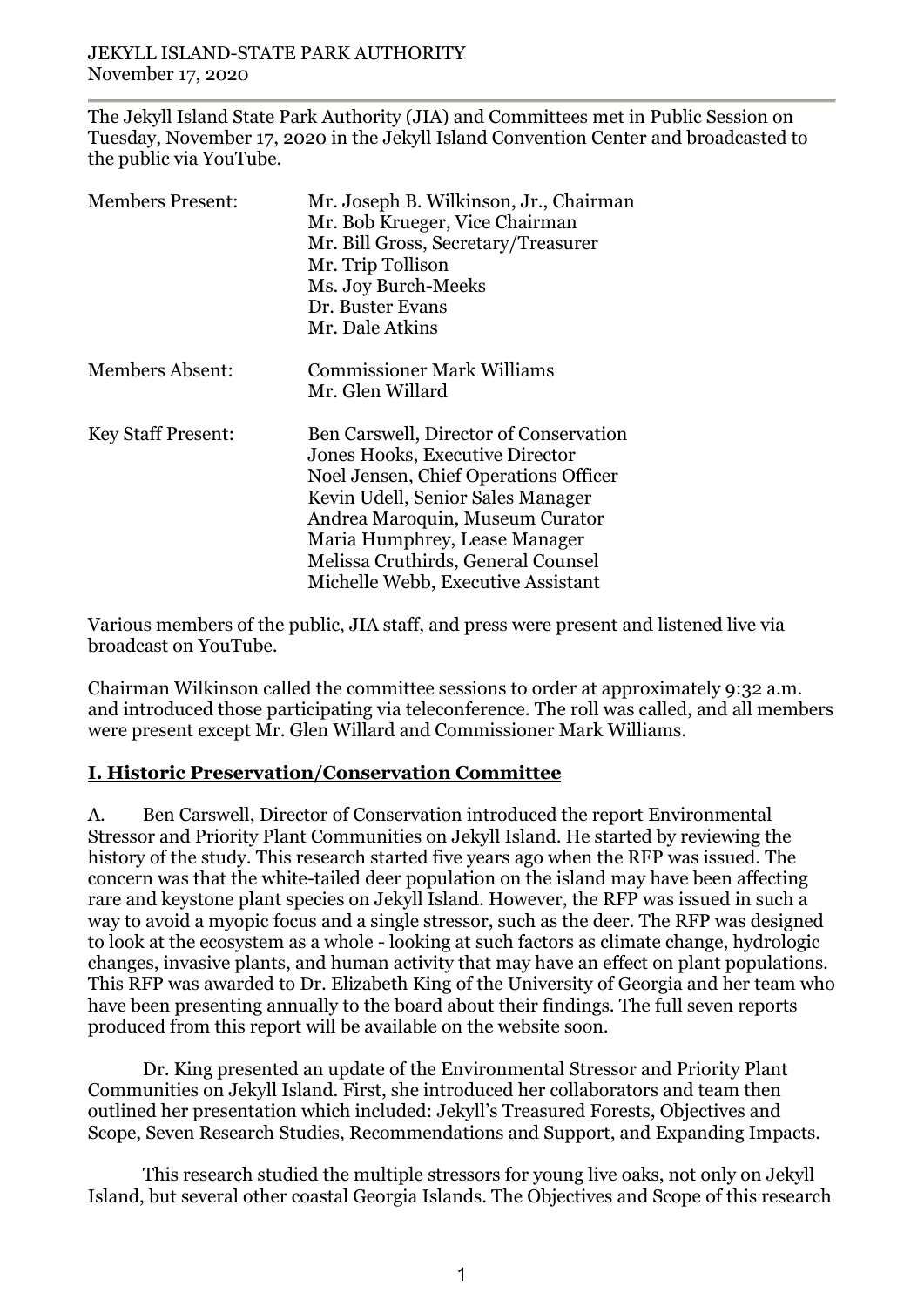included: storm damage, deer, herbivory, seedling damage, social values of live oaks, restoration planning, management objectives, soil moisture, and Laurel Oaks. Dr. King then went into detail of each research area and ended her presentation discussing the expanding impacts, future research, and the possibility for active management to encourage Live Oaks.

Board members had a number of questions.

Mr. Krueger asked about the impact browsing of the deer on the variety of plant life in the understory of the forest. Dr. King stated that herbivory was an important natural part of this ecosystem, however, too much or too little are both problematic.

Dr. Evans stated he was not surprise that the research found that Live Oaks were so important to residents and visitors. However, he then asked a two-part question. First, why did the UGA team choose to focus on Live Oaks as opposed to the larger plant community and second, what plants did Dr. King recommend to draw deer to locations for view or other purposes? Dr. King, as a vegetation ecologist, not a wildlife ecologist, was not able make specific plant recommendations to draw deer. However, for the first part of the question, she talked about both the cultural and environmental significance of Live Oaks and the role they play in the ecosystem. She stated her research is the first to look at the decreasing Live Oak population on the Georgia coast.

Mr. Krueger asked Dr. King to describe some of the differences between the ecology/plant community of Jekyll and other coastal barrier islands. Dr. King responded there was a lot more of the understory vegetation on Jekyll then other islands. She also saw more Saw Palmetto understory due possibly to fire prevention. Also, the lack of wild hogs, the presence of residential backyards, and golf courses contribute to the uniqueness of Jekyll as compared to the other barrier island she had studied. Additionally, Jekyll is lower lying than other neighboring islands she has worked on with higher central ridges. Dr. Evans asked following the reports' recommendations, what improvements to herd health and herd carrying capacity might be? Dr. King stated the recommendations in her studies involved excluding deer on a very small scale, not trying to manipulate a whole deer population. Whether manipulating the whole deer population was in Jekyll's interests was beyond the scope of the research.

Mr. Krueger asked about the balance between plant ecology, deer populations, and carnivore populations. Dr. King stated that while wildlife management decisions influence vegetation, the research had not seen a strong signal of deer impacts on Live Oaks in particular over the study's time. She encourages that if wildlife management is implemented, then vegetative impact be studied and monitored. There were no public comments.

## **II. Finance Committee**

A. Mr. Bill Gross, Finance Committee Chair, reviewed the October financials as included in the Board materials. Parking revenues and traffic counts continued to gain. While the Convention Center was still experiencing losses, there were finally some revenues and rentals this month. Net operating cash was above both budget and year to date. Hotel revenues and occupancies were down from last year's numbers.

B. Mr. Hooks then introduced the request for ratification of financial expenditure for additional bike path rehabilitation. The contractor, Landscapes Unlimited, informed the Jekyll Island Authority of a 900 linear feet credit due to the inclusion of driveways in the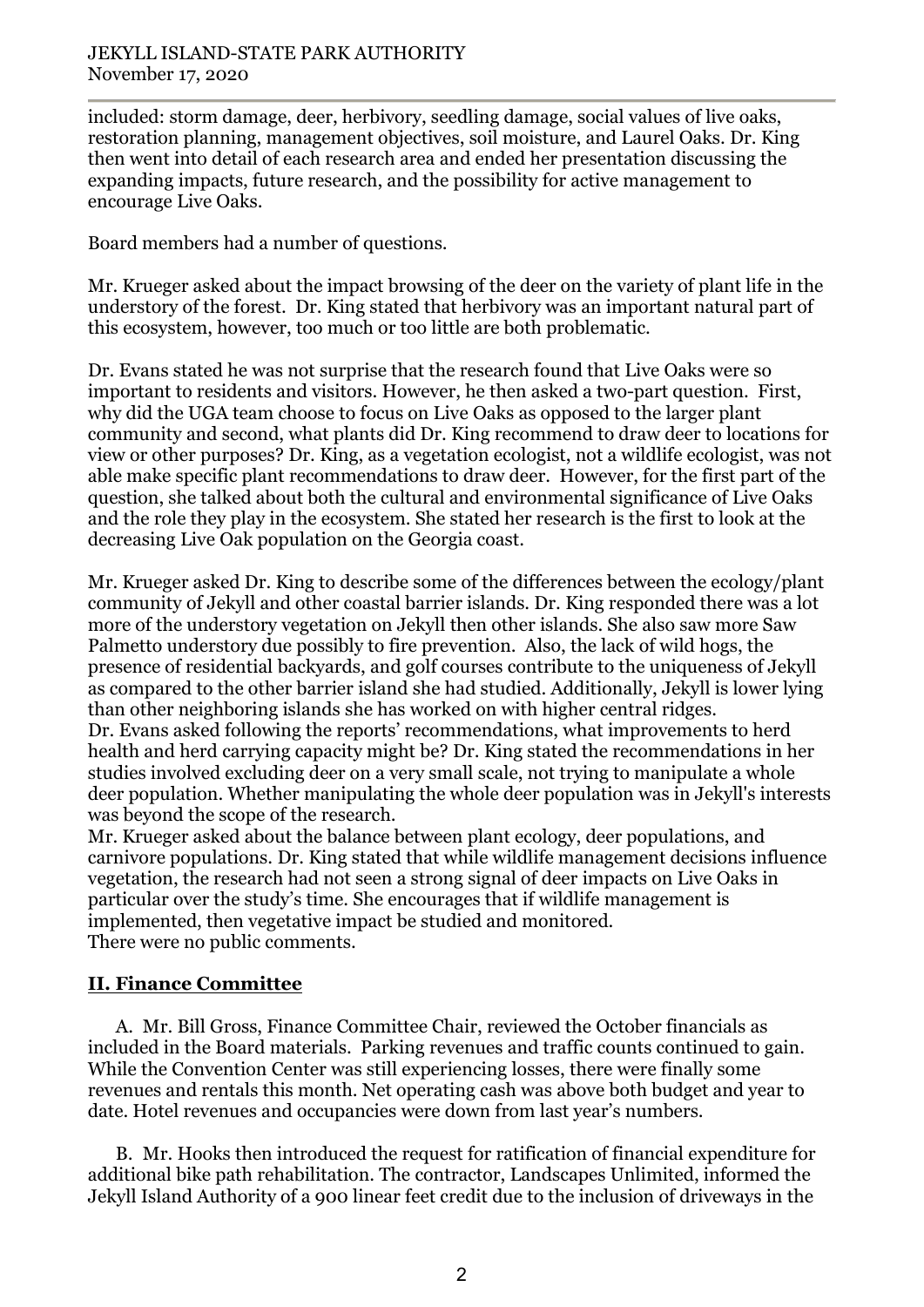original GIS calculations. Due to the early announcement of this credit, the Jekyll Island Authority could also pave section B1 of the map for an investment of only \$60,380. This would be a significant cost savings due to lack of mobilization costs for the already working contractor. Due to the extremely short time to keep the mobilization, this request was a ratification request to the Board. However, before the B1 addition was approved, individual Board members were polled.

Mr. Gross felt that Mr. Hooks and his staff had done a wonderful job.

The motion to recommend approval of the ratification for the additional bike path rehabilitation was made by Mr. Krueger. The motion was seconded by Dr. Evans. The motion was unanimously approved.

C. Mr. Noel Jensen presented the capital request for the emergency repair and ratification of fire hydrant rehabilitation expenditure. As during recent routine testing it was found that four of Jekyll's 144 fire hydrants had failed since the last inspection. Three of the failed fire hydrants were in the Historic District and one was adjacent to the JIA fuel pump island. Materials purchased were used to build the replacements in-house at the JIA Water/Wastewater Department. The lowest bid received was for \$6,336.12 from Core and Main Supplies of Savannah, GA. Purchasing four hydrants will keep two spare hydrants in in reserve. Staff recommend the ratification of capital funds to be paid from reserves for these repairs.

Mr. Wilkinson noted for the record this was an emergency repair. The motion to recommend approval of the capital request for emergency repair and ratification of fire hydrant rehabilitation expenditure was made by Dr. Evans and seconded by Mr. Krueger. The motion was unanimously approved.

There were no public comments.

## **III. Human Resources Committee**

A. There was no report.

## **IV. Marketing Committee**

A. Mr. Udell, Senior Sales Manager presented the report from the Sales Department which included the snapshot of COVID impact on group business and continued COVID challenges nearby at the Amelia Island Omni. Looking ahead, Mr. Udell stated that over 90% of groups who cancelled have been re-booked. The Sales Department was on pace for future bookings. Next, he discussed outreach to planners and influencers including motorcoach business and a new motorcoach website landing page. He also highlighted the progress in key segments, smaller groups, and quick moving groups. Finally, he announced that Maria Trammel, the Atlanta member of the Sales team, was awarded the Georgia Society of Association Executives Peggy Seigler Corporate Member the Year award.

Ms. Joy Burch-Meeks stated that this month's report highlighted business groups and the strong relationships Jekyll has in the travel industry. She gave kudos to the Marketing team.

There were no further questions from the board and there were no public comments.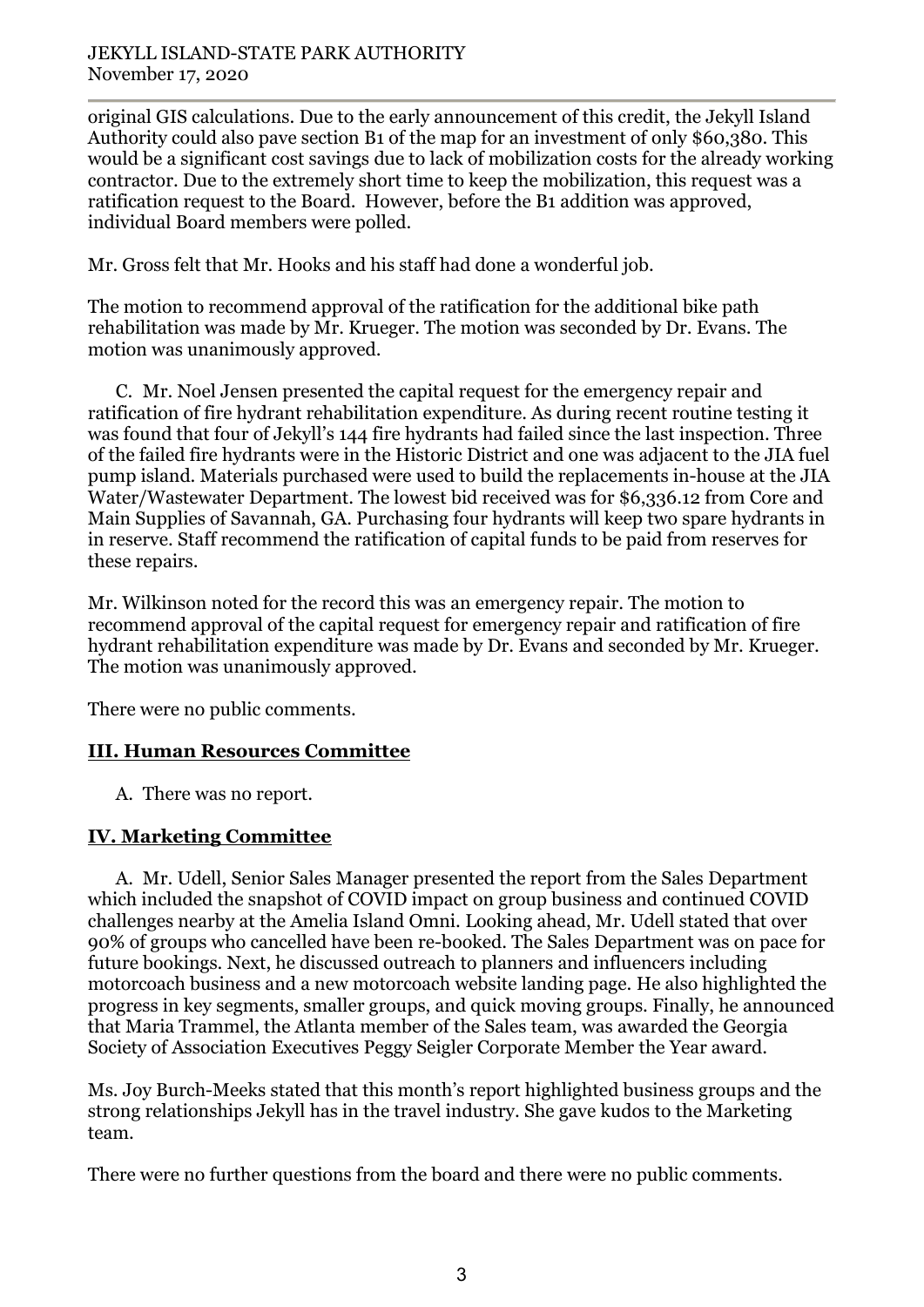# **V. Legislative Committee**

Mr. Tollison reported that he was working to schedule an appointment with the Governor to try to discuss funding within the Governor's budget for the campground extension and public safety complex projects.

There were no public comments.

# **VI. Committee of the Whole**

Upon opening the Committee of the Whole, Chairman Wilkinson announced that Mr. Hooks had received an Honorary Life Member award from the Georgia Economic Development Association the previous day in Atlanta. He congradulated Mr. Hooks for the award.

A. Mr. Hooks discussed the golf master plan insights for consideration and the next steps for the Jekyll Island Authority. Mr. Hooks stated that as there was no defined budget or timeline with this project, therefore the Board had time to deliberate on the next steps to take. Displayed on the PowerPoint was an updated copy of the next steps Mr. Hooks had discussed at the previous JIA Board meeting. He then introduced Mr. Ken Bleakly to discuss the economic feasibility of possible Golf Master Plan implementations.

• Mr. Ken Bleakly of Bleakly Consulting presented his Golf Master Plan Economic Feasibility Study, which was included in the meeting documents. Mr. Bleakly's extensive financial analysis of the proposed Vincent Group Golf Master Plan included: an introduction and summary, Jekyll Golf operations, development possibilities for surplus land, direct and indirect revenue impacts, financing options, and an appendix.

The Bleakly analysis highlighted, the overall impact from the Vincent Golf Master Plan, the total economic impact of implementation of the Vincent design, the return on investment JIA could expect from golf course renovations, an outline of development options for surplus gold land, and a list of possible financing options for implementation.

Mr. Bleakly discussed declining rounds of play, the changes in the number of rounds played on Jekyll, and the financial operational performance deficits at the JIA Golf courses.

Mr. Bleakly then examined Vincent Golf Master Plan recommendations. These included the cost to upgrade existing facilities, the estimated cost of implementation of the proposed plan, and he reviewed the Vincent Design maps.

The development options for surplus land were then considered by reviewing the proposed master plan development sites, detailing three different possible development options, and comparing revenue projections of three proposed options. Mr. Bleakly completed this section of his analysis by highlighting Vincent photos of possible concepts of the lodge and golf cottages, assisted living community, retail, as well s single-family cottages possiblities.

The next section detailed direct and indirect revenue impacts, the overall economic impacts, the total economic impact of renovations to JIA, and JIA's possible return on investment for renovations.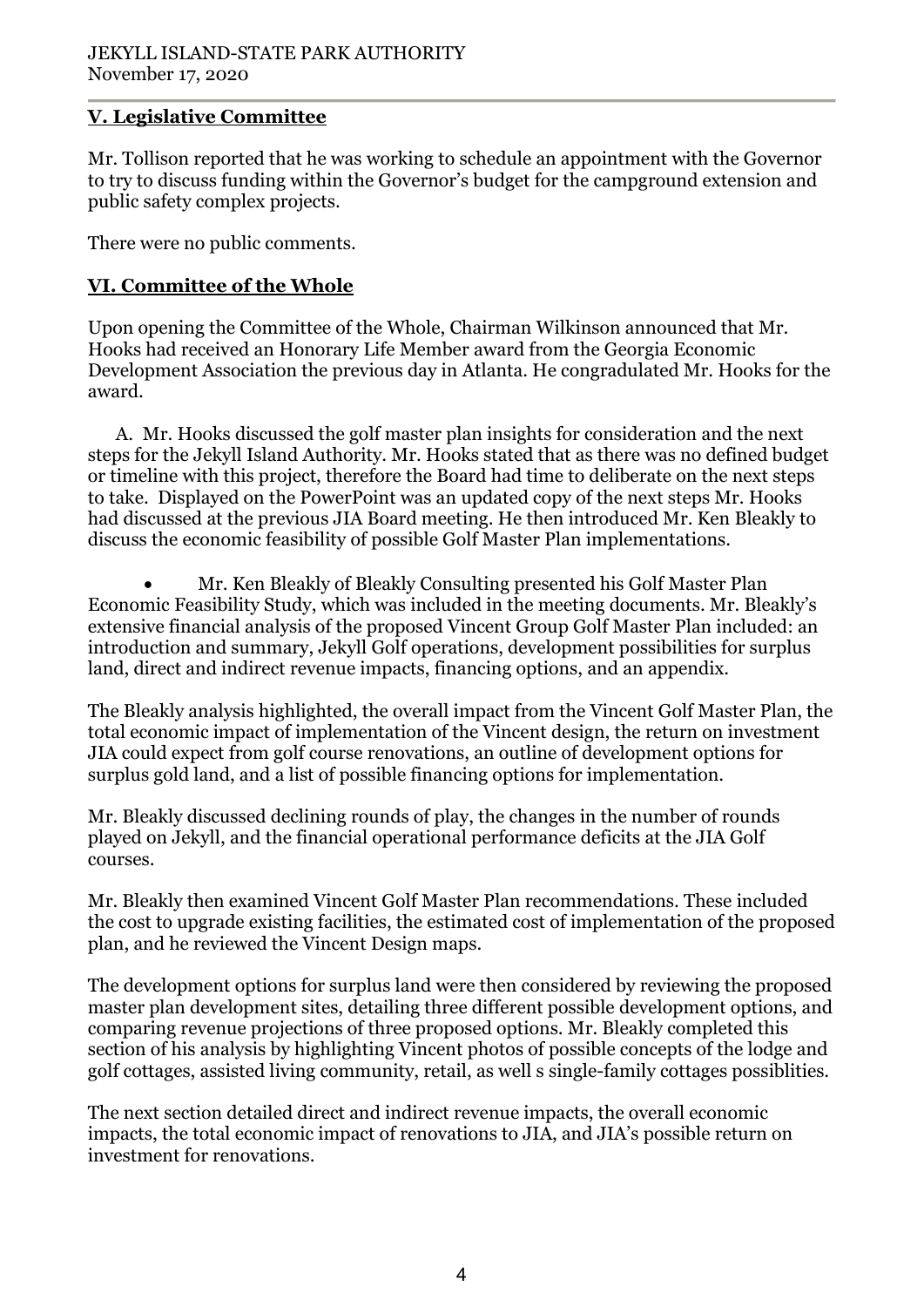Mr. Bleakly then reviewed possible financing options for implementation of the Vincent Golf Master Plan and other potential financing sources that may close the gap as a source of funds for repayment.

Finally, Mr. Bleakly reviewed the appendix which included graphs of option 1-3 of projected JIA revenues from the different levels of development. In conclusion, he discussed attracting possible grant and foundation support.

Following Mr. Bleakly's presentation, Dr. Evans commented that while everyone agreed that adjustments to golf need to be made, he had concerns about the amount of density advocated by Mr. Bleakly. First, Dr. Evans confirmed that not all of Mr. Bleakly's recommendations from the Vincent Design had been adopted. Second, Dr. Evans had personal concerns that adoption of any development beyond the Vincent Design recommendations may be pushing the envelope. Third, Dr. Evans stated his unease about adding additional retail. He would like to see market studies regarding what types of business would be needed to create a symbiotic, not competitive relationship with Jekyll Island's already established retail businesses.

Mr. Krueger stated that he agreed with Dr. Evans' concerns and these issues should be Board discussions. However, he felt that the presentation was for consideration of possible actions to take. He felt the Board was not yet at a decision point, that the presentation was just additional information for consideration.

Ms. Burch-Meeks concurred with Mr. Krueger, but asked Mr. Hooks what the next steps were.

Mr. Hooks first confirmed Dr. Evans was correct, there had been no adoption of the Vincent Design Master Plan to date. The presentation today from Mr. Bleakly was intended as information to consider. Mr. Hooks outlined the next steps may include time to understand the JIA Golf Course maintenance issues, a more detailed examination of the individual components, and various other detailed issues. He thanked Mr. Bleakly for presenting options, some easy and some difficult. He agreed that there is a serious need to retain a balance between golf course improvements and the unique nature of Jekyll. He will be working with the Chairman to schedule further work session to examine some of the issues in greater detail.

B. Ms. Andrea Marroquin, Museum Curator presented the consideration of awarding Request for Proposal (RFP) #359, Proposal for Exhibit Concept Design Plan for Hollybourne Cottage. In February the JIA Board approved the release of RFP #359 to design an exhibit concept design plan for Hollybourne Cottage. A total of 14 bids were received and the top six candidates presented to the Review Committee on October 28, 2020. HW Exhibits of Mt. Pleasant, South Carolina emerged as the apparent finalist. This RFP, if awarded, would be scheduled for 20 weeks at a cost of \$56,520.49, which falls within the previously budgeted amount. Ms. Marroquin presented some background about HW Exhibits and their partners on this project.

Mr. Krueger moved to recommend the award of Request for Proposal (RFP) #359, Proposal for Exhibit Concept Design Plan for Hollybourne Cottage, as recommended by staff. The motion was seconded by Ms. Burch-Meeks. It was noted for the record that Mr. Tollison was no longer participating in the meeting. The motion was unanimously approved by those members present.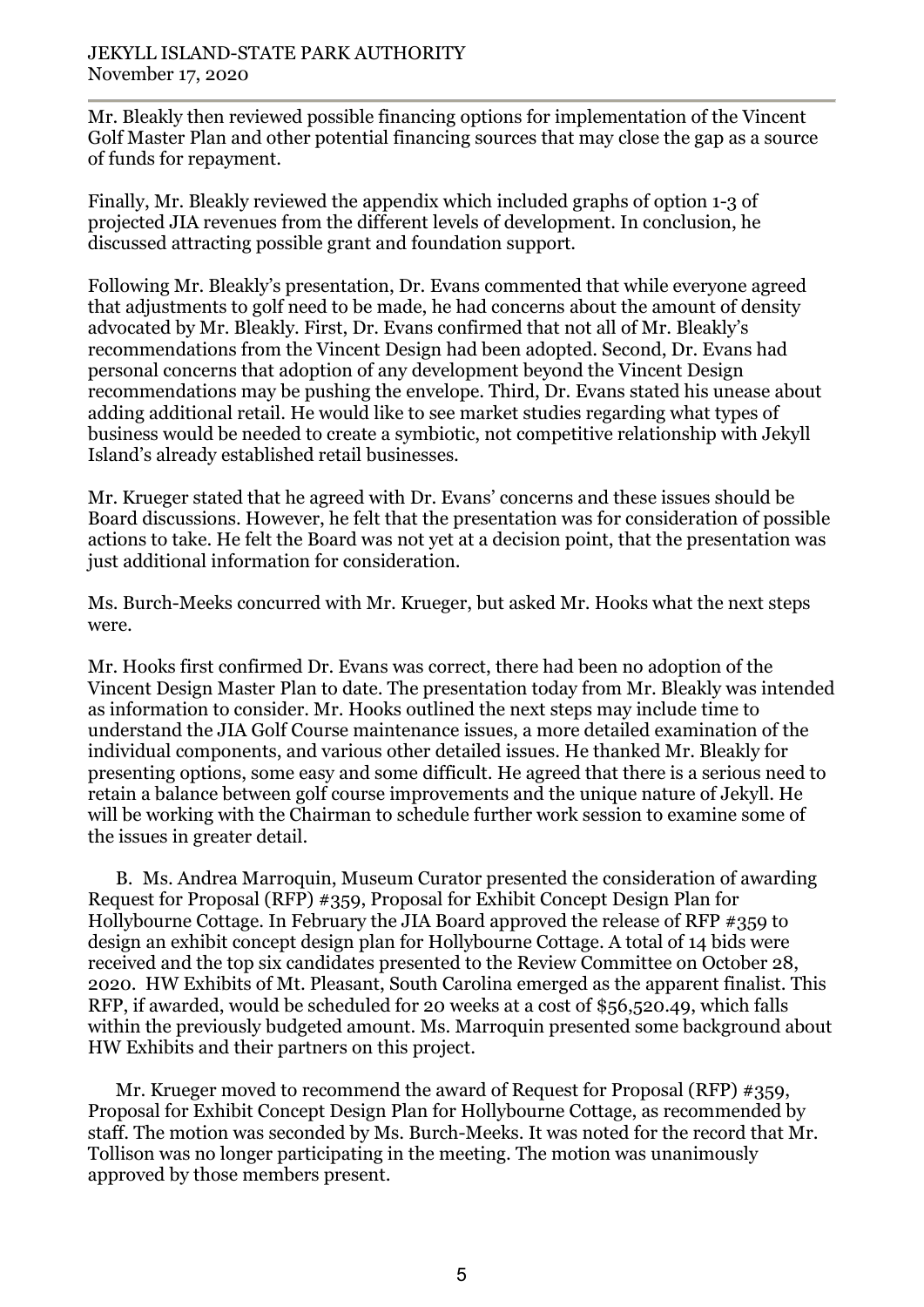C. Ms. Maria Humphrey, Lease Manager reviewed the proposed Pier Road Lease Renewals. She presented the highlights of a memo included in the meeting documents which outlined a proposed rent increase and language updating of leases that had not been reviewed in some time. The new updated leases had been reviewed by the lessees, and staff recommended approval. Dr. Evans moved to approve the listed Pier Road Lease Renewals, as recommended by staff. Mr. Krueger seconded the motion. The motion was unanimously approved.

D. Mr. Hooks gave the Executive Director's Report. He noted that Board members had received a copy of the proposed 2021 board meeting dates as well as copy of the Georgia Department of Transportation airport economic impact analysis. He remarked that the airport report was prepared using data from 2019. This data did not reflect neither the impact of the pandemic nor the new fuel service at the Jekyll airport. Nevertheless, the report cited the annual economic impact from the airport to be \$2.687 million dollars.

Mr. Hooks updated the Board that the parcel next to the Courtyard/Residence Inn was the last parcel of the original revitalization effort remaining. The ground lease for this parcel with LNWA requires a marketing analysis. Mr. Hooks recently confirmed with Mr. Dave Curtis that LNWA has begun to the process of receiving market study proposals. No Board action was required.

He reminded Board members that a Board tour of the Courtyard/Residence Inn would immediately follow the meeting.

The Paulk Cup golf tournament was a success. This inaugural tournament was the first JIA sponsored tournament for which 100% of the proceeds would go to the Jekyll Island Foundation. The Paulk family was pleased, and Mr. Hooks applauded Mr. Spencer Brookman, Director of Golf and his team for their work.

Mr. Hooks reported the State of Georgia Historic Preservation Director, Dr. Crass, was scheduled to meet with Mr. Hooks and Mr. Michael Scott, the new Director of Historic Resources today in Jekyll's historic district.

Furthermore, Mr. Hooks announced the Mr. Wilkinson and Mr. Gross had been reappointed by the Governor. Due to the pandemic, a ceremonial swearing in would be scheduled for a later date. He congradulated Mr. Wilkinson and Mr. Gross.

Finally, Mr. Hooks updated the Board members on the JIA ransomware attack. He encouraged people who would like to know more information to visit the JIA website. He was pleased to report that as of that week, approximately 7,000 letters were being delivered to last known addresses for people who may have been affected by the breach. The call center for potentially impacted individuals was operational.

E. Mr. Wilkinson stated in the Chairman's Comments how thankful he was for the remarkable staff.

There was one public comment. Ms. Beverly Hopkins thanked the Board and staff for the bike path improvements. She also thanked the Board for continuing to broadcast online. She expressed a desire for about the public comments to appear online for later review. Additionally, she agreed with Dr. Evans comments about the Golf Master Plan and further development.